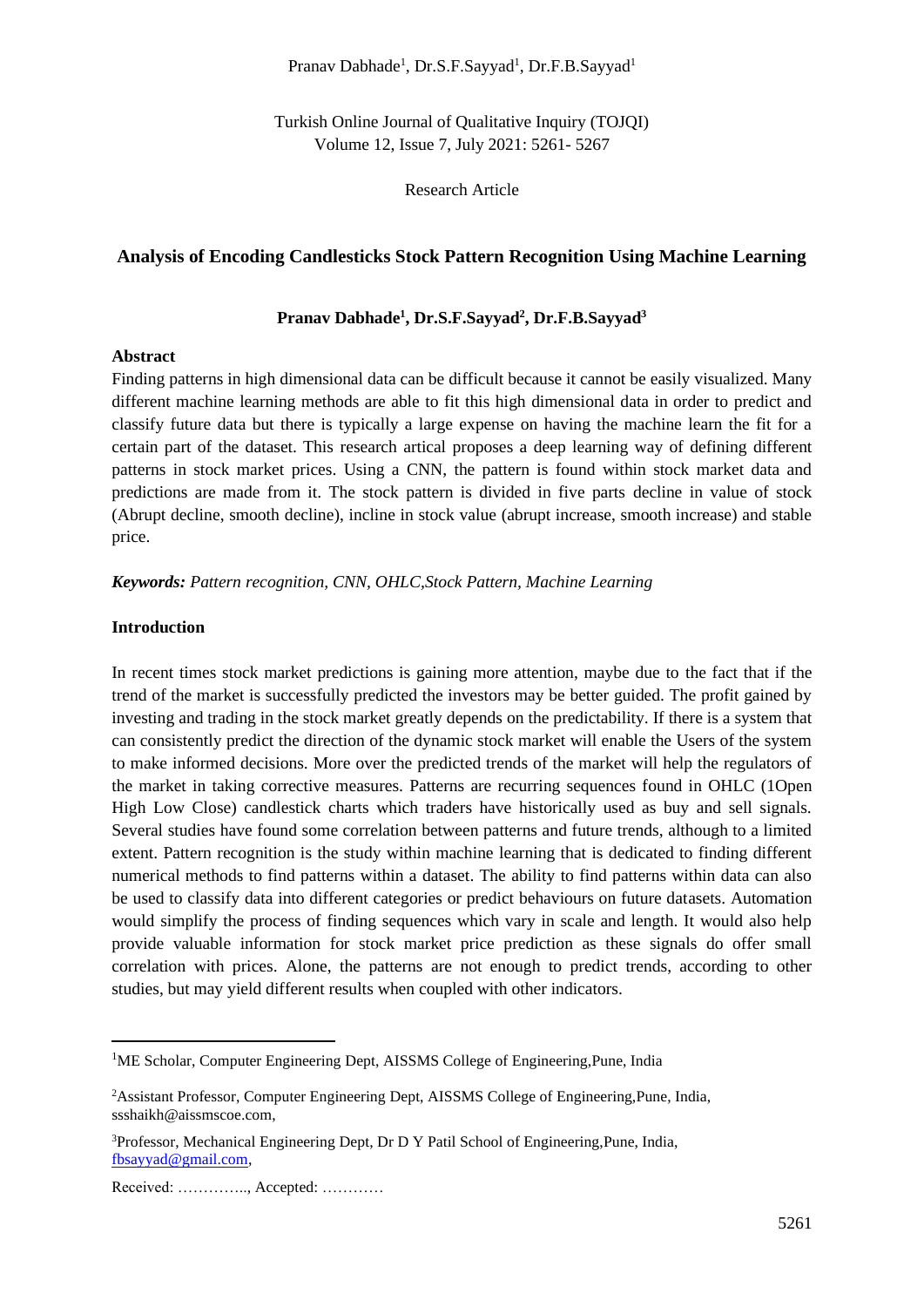The CNN, as a deep learning technique, is a model that imitates the visual processing of living organisms that recognize patterns or images. The CNN has a structure in which one or more convolutional layers and pooling layers are added to a fully connected layer, which results in an ANN structure. A five-layer CNN was established. LeNet-5 is composed of two convolutional layers for the first two layers and three fully connected layers for the remaining three layers. First, the image of the input layer is filtered through the convolutional layer to extract appropriate features. Convolutional neural network (CNN) is used as a classification algorithm.

Many researchers are conducted studies within the area of stock chart pattern recognition by using machine learning techniques to extract knowledge from available stock data. as an example , The study, "Stock Chart Pattern recognition with Deep Learning" evaluated the performances of CNN and LSTM for recognizing common charts patterns during a stock historical data. It presents two common patterns, the tactic wont to build the training set, the neural networks architectures and therefore the accuracies obtained [1].

A "window" of varied durations is run, breaking it into frames that scale in duration to one size and to 1 in amplitude. The received frames are converted into 2D matrices and fed for analysis to a 2D convolutional NN, which determines the probability of frames belonging to the classes of patterns. The accuracy of the detector is about 98.6 % with a convolutional NN response speed of about 0.65 seconds per 1000 data samples, which corresponds to an analysis of the closing prices of trades on the exchange for quite 2.5 years [2].

Sachin Sampat Patil et al presented a theoretical and empirical framework to use the Support Vector Machines strategy to predict the stock exchange. Firstly, four company-specific and 6 macroeconomic factors which will influence the stock trend are selected for further stock statistical method . Secondly, Support Vector Machine is employed in analyzing the connection of those factors and predicting the stock performance [3].

Hyejung Chung and Kyung-shik Shin constructed a stock price prediction model supported RNN using LSTM units, which is one among the standard methodologies of deep learning. We integrated GA and LSTM network to think about the temporal properties of the stock exchange , and utilized the customized architectural factors of a model. The LSTM network utilized in this study consists with two hidden layers, which may be a deep architecture for expressing nonlinear and sophisticated features of the stock exchange more effectively. [4].

A novel approach is meant to extract people's opinions on specific topics by counting on social media content. 70% of dataset is employed for training whereas remaining dataset is employed during testing. it's been determined that the proposed classifier, classifies the positive, negative and neutral sentiments with an accuracy of 98.32% From the experiment, it's been analyzed that the detection accuracy of sentiments has been increased by 8.99 to stand proud of the prevailing work. the most advantage of this work is that a stop word panel is added in to the GUI, in order that a user can add or remove the stop words as per the necessity [5].

A system is named offline when system takes images as inputs and tries to predict characters from given images by applying machine learning methods. we've worked on offline character recognition problem during this project. Many machine learning methods are proposed over the years for solving this problem. during this paper, 6 hottest machine learning methods to unravel offline handwriting character recognition problem are implemented and compare the performance results to make a decision which method gives best accuracy results under pre-defined conditions [6].

For the proposed methodology DTR is identified because the best model. It uses the knowledge given at a specific instant for prediction. albeit the opposite two models are utilized in many other time dependent data analysis, it's not outperforming the DTR model during this case. this is often thanks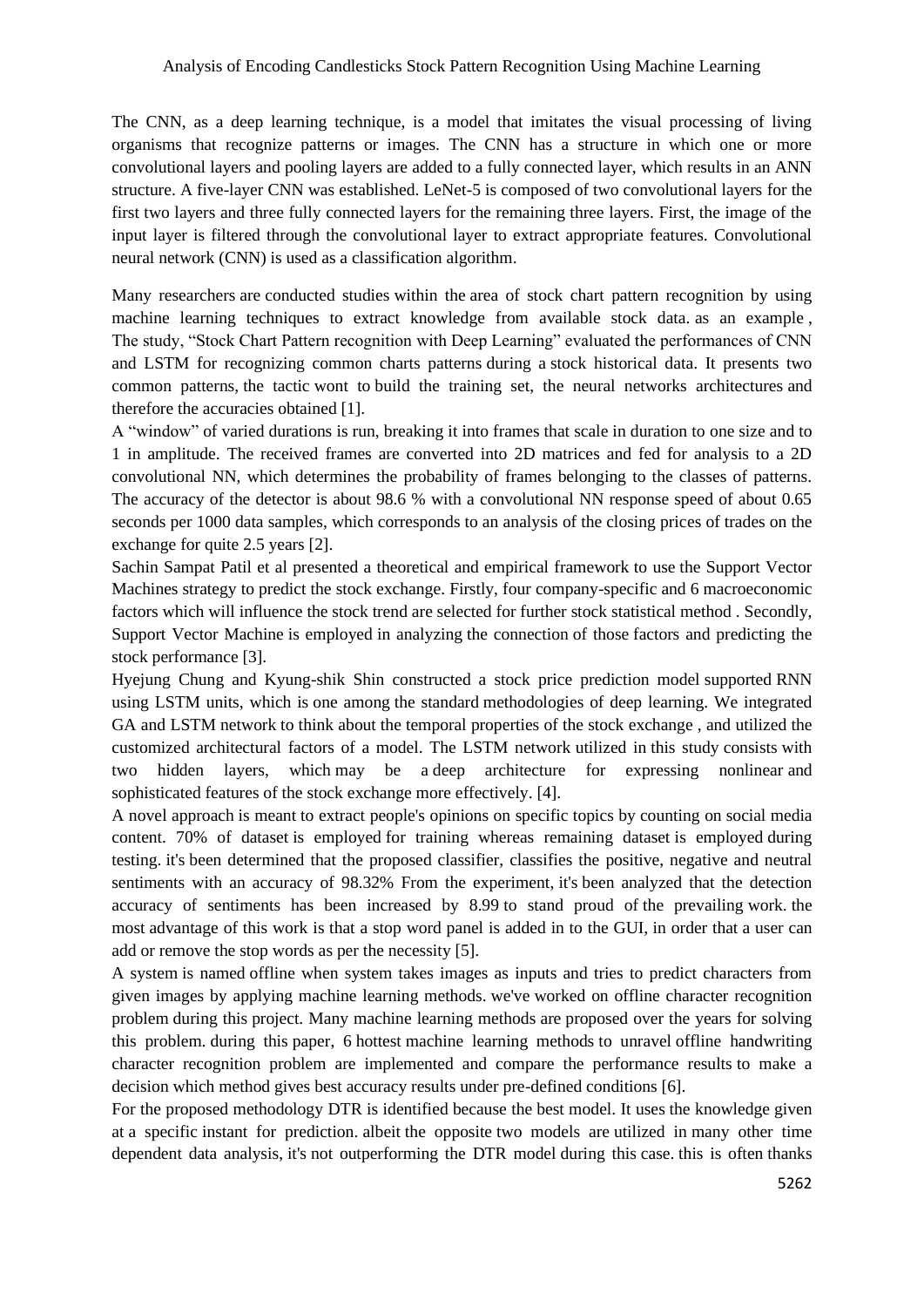to the sudden changes that occur available markets. The changes occurring within the stock exchange might not always be during a regular pattern or might not always follow an equivalent cycle. supported the businesses and therefore the sectors, the existence of the trends and therefore the period of their existence will differ. The analysis of those sort of trends and cycles will give more profit for the investors. to research such information we must use networks like DTR as they believe the present information [7].

The stock value change doesn't depend upon the stock market index. it's hooked in to the emotions of social media. The prediction using machine learning algorithms don't give accurate results since the correlation between them is a smaller amount . Results aren't accurate because the dependency is a smaller amount than 50% for all variables. But the graph trends between TCS and Infosys show similar variation except at some points where it had been opposite. Combination of tongue processing techniques for analysis and summarization of text can help in handling such cases. aside from the parameters which are considered during this paper there are often other parameters which may affect the stock shares like Inflation, Deflation, International currency and gold rates and International economic policies, etc. [8].

A survey of various techniques like machine learning techniques, hidden Markov model, ARIMA model and also deep learning techniques is presented. it's observed that selection of the proper parameters for the dataset used for prediction plays important role good prediction accuracy. Various machine learning models also as hybrid and ensemble model give higher rate of accuracy. to urge even better accuracy fundamental analysis are often used which uses sentiment analysis and have selection along side machine learning and deep learning techniques [9].

Stock price prediction is a crucial issue within the financial world, because it contributes to the event of effective strategies for stock market transactions. during this paper, a generic framework employing Long STM (LSTM) and convolutional neural network (CNN) for adversarial training to forecast high-frequency stock exchange is proposed. This model takes the publicly available index provided by trading software as input to avoid complex financial theory research and difficult technical analysis, which provides the convenience for the standard trader of nonfinancial specialty. Our study simulates the trading mode of the particular trader and uses the tactic of rolling partition training set and testing set to research the effect of the model update cycle the prediction performance [10].

### **Methodology**

Stock market includes daily activities like sensex calculation, exchange of shares. Our prediction system will be useful for new investors to invest in stock market based on the various factors like's stock details and stock prediction. Our software will perform very important task into the stock market based on the company's stock values and gives the better prediction result to the investors. Diverse securities exchange parameters are utilized for break down financial exchange expectation are as per the following:

SET list: The SET Index is a composite financial exchange list which is determined from the costs of every single basic stock on the principle leading body of the Stock Exchange, with the exception of stocks that have been suspended for over one year.

Basic analysis: Fundamental examination of stocks is a method which is useful in settling on speculation choices. Its fundamental significance lies in deciding the inherent estimation of a security. It would then be able to be contrasted with the currentstock cost and decided whether the stock is exaggerated or underestimated.

Shutting estimation of the index:"Closing cost" for the most part alludes to the last cost at which a stocktrades amid an ordinary exchanging session. For some U.S. markets, ordinary exchanging sessions keep running from 9:30 a.m. to 4:00 p.m.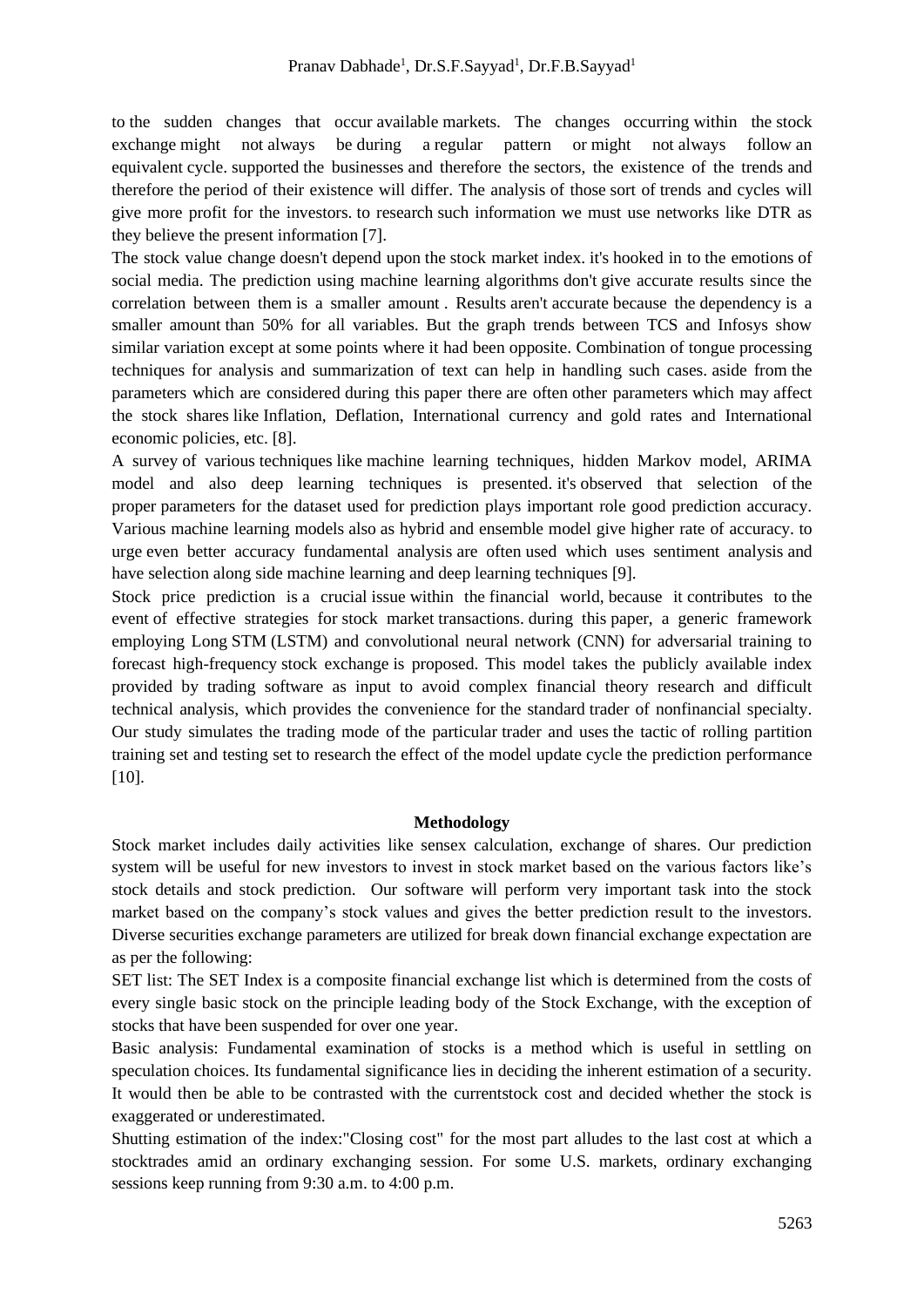Moving normal hybrid inputs:The most fundamental kind of hybrid is the point at which the cost of an advantage moves from one side of a moving normal and closes on the other. Value hybrids are utilized by merchants to distinguish moves in force and can be utilized as an essential passage or leave methodology.

Stock offer esteem: An offer cost is the cost of a solitary offer of various saleable loads of an organization, subordinate or other money related resource. In layman's terms, the stock cost is the most astounding sum somebody is eager to pay for the stock, or the least sum that it very well may be purchased for.

# **Architecture**

Stock price of particular commodity and stock value in previous years is acts as input to training. Statistical features are extracted and analyzed from given data and fed to classifier for comparison.it forms stock chart as training data. Current stock values of commodity are given as input to system. Feature extraction is a process of dimensionality reduction by which an initial set of raw data is reduced to more manageable groups for processing. A characteristic of these large data sets is a large number of variables that require a lot of computing resources to process.



*Figure 1.* System architecture

Statistical analysis theory is the frequently-used method of data feature extraction. It can analyze the statistical laws when several objects and several indices are interrelated; it is a comprehensive analysis method. Statistical methods are based on forceful theory, have lots of algorithms, and can effectively analyze and process the data. Analyzing the data features or classifying the data subsets should subject to statistics irrelevant assumption.

Classifier (here CNN) classifies features from input data and matched with statistical features from data and according to comparison classifies system stock into following categories:

- 1. Abrupt decline: if stock values are abruptly decreasing over particular period of time in past years then system predicts that stocks prices will abruptly decline in future.
- 2. Smooth decline: system predicts that in near future prices of particular stock will decline smoothly (comparing pattern from last some years as specified in stock chart).
- 3. Stable: stock prices will be stable over the time period
- 4. Smoothly increase: value of stock will smoothly increase
- 5. Abruptly increase: if stock values are abruptly increasing over particular period of time in past years then system predicts that stocks prices will abruptly decline in future.

## **Findings**

Artificial Intelligence has been witnessing a monumental growth in bridging the gap between the capabilities of humans and machines. Researchers and enthusiasts alike, work on numerous aspects of the field to make amazing things happen. One of many such areas is the domain of Computer Vision.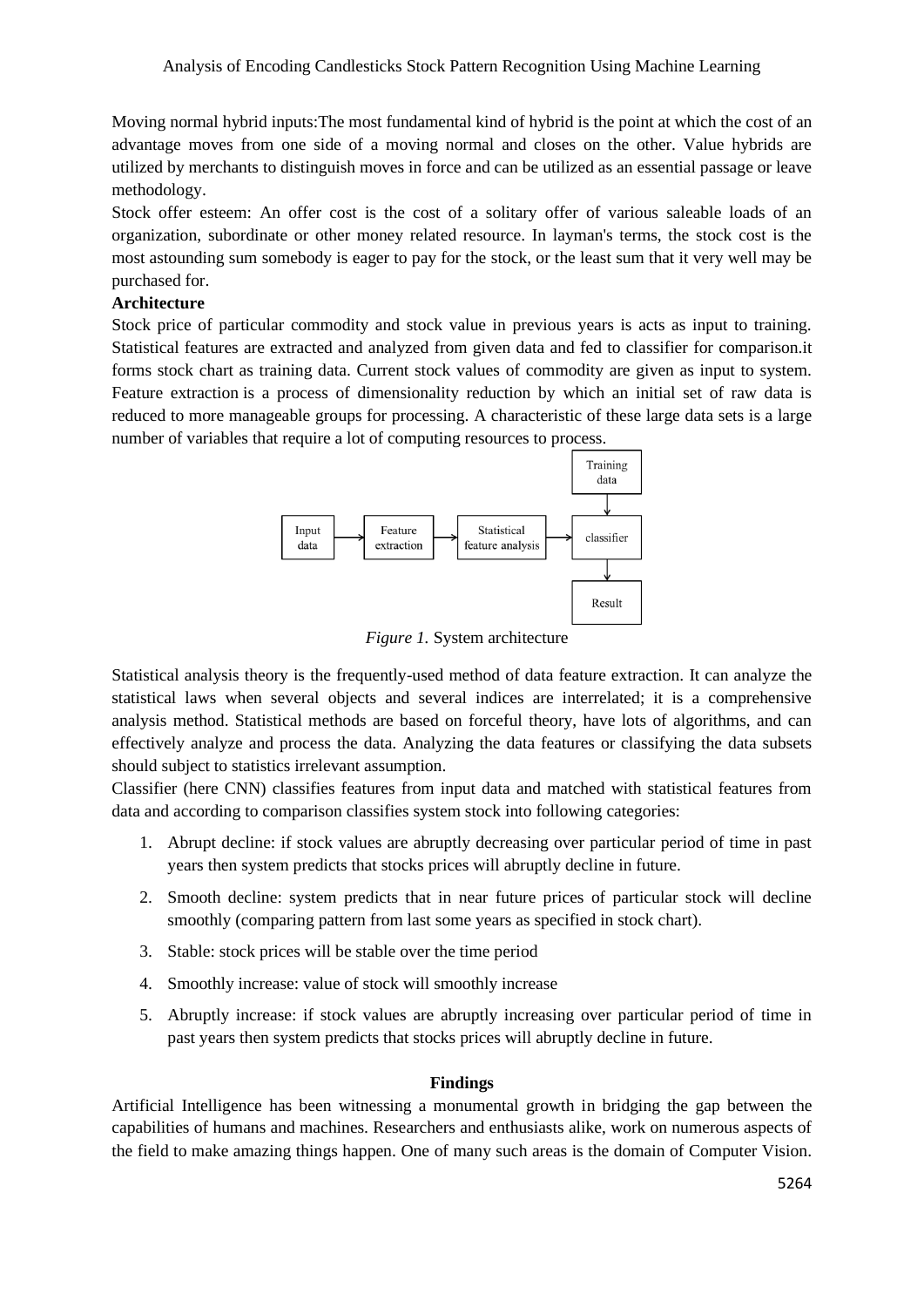The agenda for this field is to enable machines to view the world as humans do, perceive it in a similar manner and even use the knowledge for a multitude of tasks such as Image & Video recognition, Image Analysis & Classification, Media Recreation, Recommendation Systems, Natural Language Processing, etc. The advancements in Computer Vision with Deep Learning has been constructed and perfected with time, primarily over one particular algorithm a Convolutional Neural Network.



A Convolutional Neural Network (ConvNet/CNN) is a Deep Learning algorithm which can take in an input image, assign importance (learnable weights and biases) to various aspects/objects in the image and be able to differentiate one from the other. Architecture of CNN is comprised of 3 layers 1) input, 2) feature learning, and 3) classification, shown in fig 2. Feature learning is divided into subgroup like convolution layer, RELU layer and pooling layer. Whereas, the classification layer is divided into sub layer flattein, fully connected layer and softmax. An example of CNN sequence to classify handwritten digits is shown in fig 3.



*Figure3 A CNN sequence to classify handwritten digits*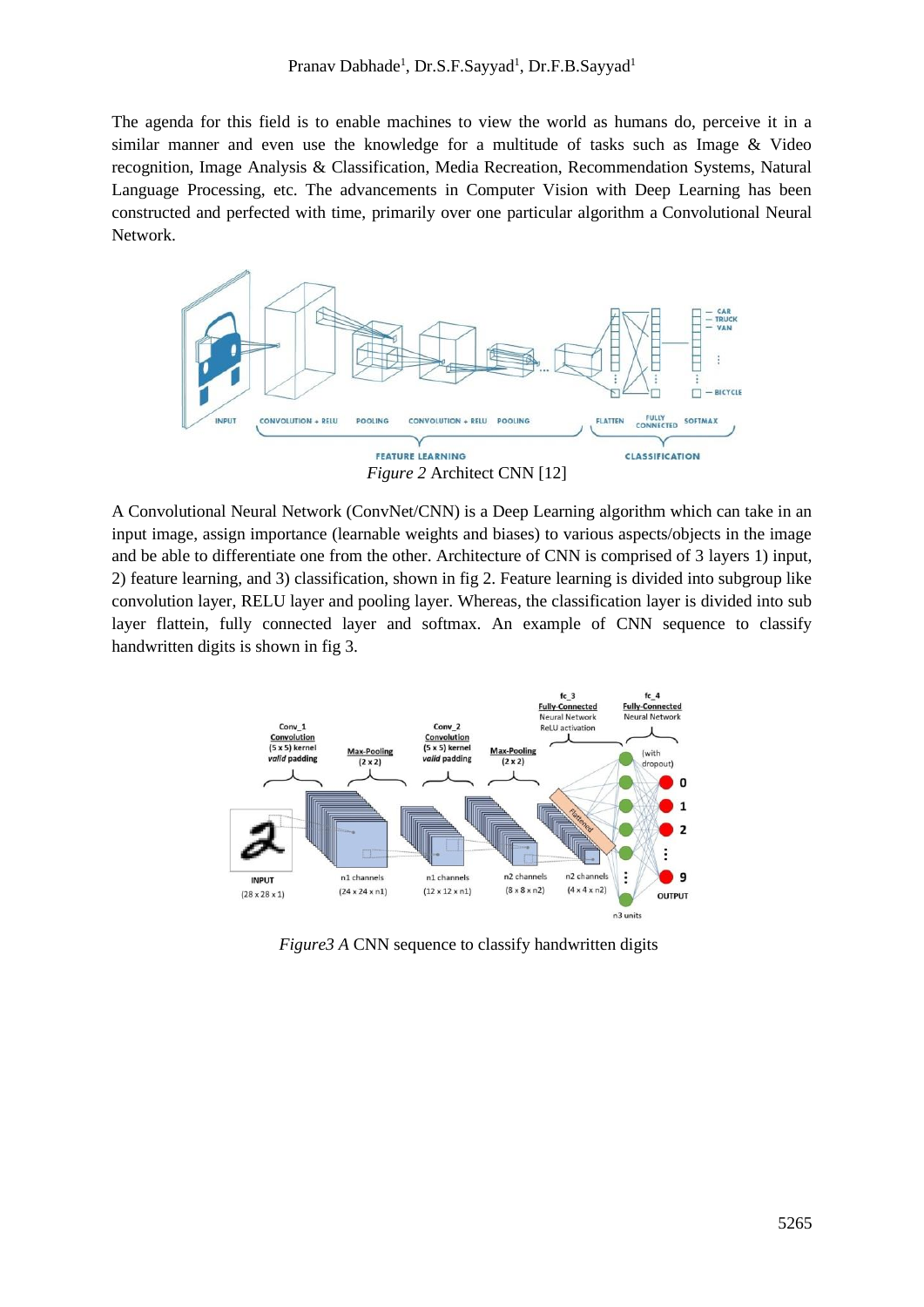## Analysis of Encoding Candlesticks Stock Pattern Recognition Using Machine Learning



*Figure 4* Stock Predication

Table1. *Comparison of Different System*

| Algorithm       | Mean <sub>2</sub> Error Rate |
|-----------------|------------------------------|
| <b>SVM</b>      |                              |
| Existing System |                              |
| Proposed System |                              |

### **Discussion and Conclusion**

Anticipating the securities exchange cost is exceptionally well known among financial specialists as speculators need to know the arrival that they will get for their ventures. Generally the specialized experts and intermediaries used to foresee the stock costs dependent on chronicled costs, volumes, value designs and the essential patterns. Today the stock value expectation has turned out to be mind boggling than before as stock costs are influenced because of organization's money related status as well as due to socio practical state of the nation, political environment and cataclysmic events and so on. The arrival from the offer market is constantly unsure and equivocalness in nature thus conventional procedures won't give precise expectation. A ton explore has been made around there and progressed insightful procedures going from unadulterated numerical models and master frameworks to neural systems have likewise been proposed by numerous budgetary exchanging frameworks for stock value expectation. In this paper we are going to utilize CNN (Convolution Neural Network) for anticipating stocks an incentive for following day.

We can use better pre-processing technique to eliminate noise from information so that in further processes like classification and prediction noise doesn't make any impact.

#### **References**

- [1] Marc Velay and Fabrice Daniel, "Stock Chart Pattern recognition with Deep Learning", Researchgate, June 2018
- [2] Victor Skuratov, Konstantin Kuzmin, Igor Nelin, Mikhail Sedankin, "Application of a convolutional neural network to create a detector of technical analysis figures on exchange quotes charts", (2019), «EUREKA: Physics and Engineering» Number 6 DOI: 10.21303/2461- 4262.2019.001055